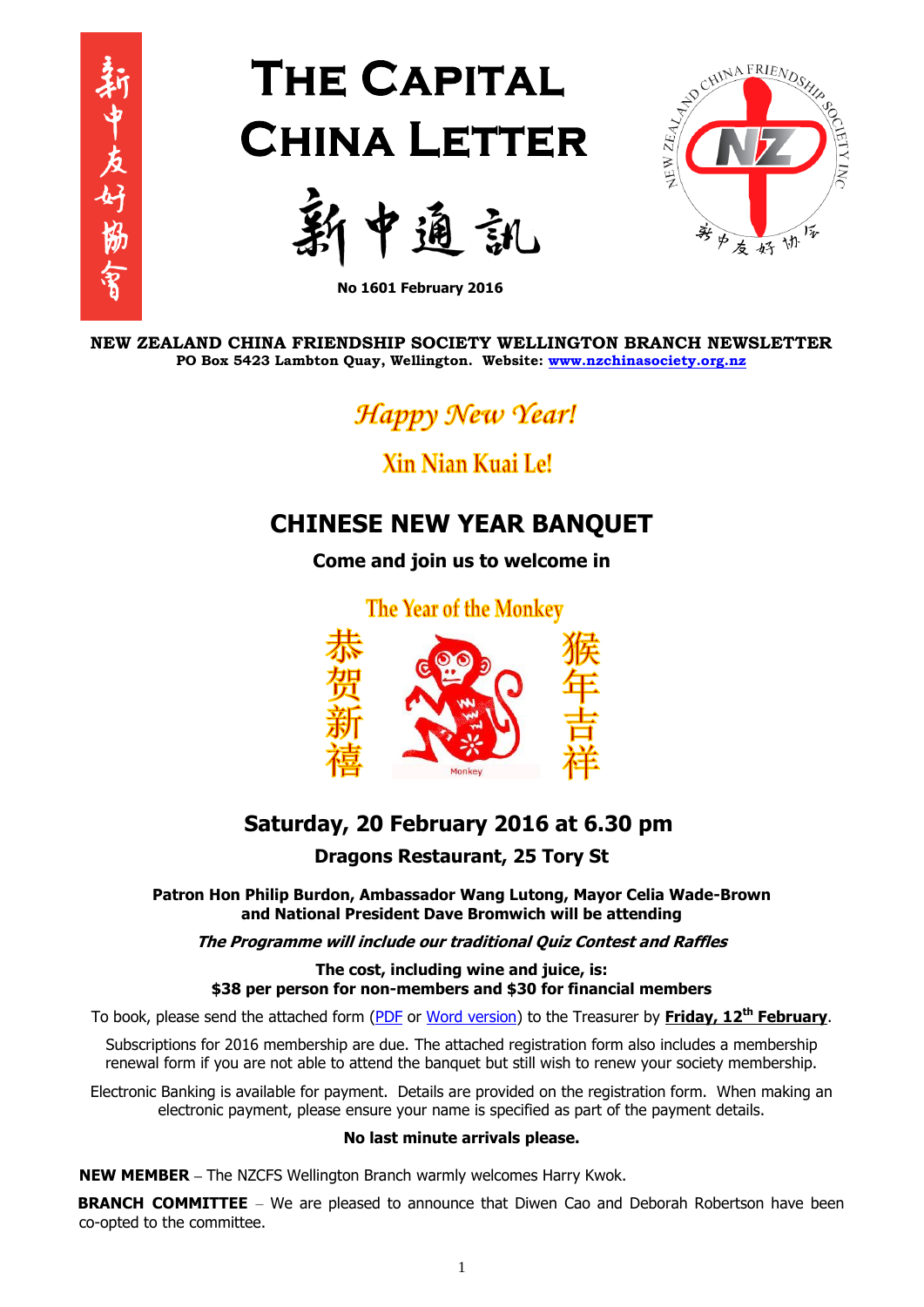#### **WELLINGTON BRANCH MEETING** *(Report from Kirk McDowall)*

In October, the Chinese People's Association for Friendship with Foreign Countries invited the New Zealand China Friendship Society to select delegates from across New Zealand for the Medical Prominent Persons Tour to China. The delegation included a visit to Anguo, where the hospital continues to commemorate Kathleen Hall, and where the current He Ming Qing scholarship is being implemented as a community health project. It also included an introduction to Traditional Chinese Medicine and acupuncture, general health delivery in China, some hospital visits, and lectures on Chinese approaches to health care.

On Wednesday 18 November 2015, the Wellington branch welcomed its three successful nominees from the delegation to speak of their experiences: Ann Chapman, who has over 20 years' experience in governance roles in the health sector in the greater Wellington region; Debbie Chin, Chief Executive of the Capital and Coast Region Health Board; and Dr Ben Gray, Senior Lecturer in the Department of Primary Health Care and General Practice, Otago University, Wellington.

The three began their presentation with an overview of health statistics between New Zealand and China. For example, China spends 5.6 percent of its GDP on health, while New Zealand spends 10 percent. Life expectancy for the former is 75 years while the latter is 81 years. However, life expectancy varies within each country,



*L-R: Branch President Michael Powles, Ben Gray, Ann Chapman and Debbie Chin*

depending on aspects such as gender and cultural group. They also spoke on the vast differences between the two countries, such as the scale of the infrastructure and the environmental challenges.

The delegation first travelled to Beijing to begin the tour. They visited a Traditional Chinese Medicine (TCM) hospital in Beijing, which was established by top traditional medicine practitioners in the 1950s. In this hospital, and similar hospitals across China, there is a strong focus on the interaction between TCM and Western medicine. Contemporary doctors working in these hospitals train in both areas to broaden their understanding of medicine and health. During their time in Beijing, the delegates also visited Rewi Alley's house, the Peace Park and the Great Wall.

Following their time in Beijing, the tour visited Shijiazhuang, the capital of the Hebei province. The city has approximately 13 million people, and a key focus of their health initiatives involved providing healthcare for rural villages, including immunizations. Within Shijiazhuang, there is health insurance for most people, with five different levels of the cover. The local government in the city aim to continue to improve access to healthcare within the province, as well as those with access to insurance. In addition to visiting hospitals in Shijiazhuang, the delegation also spent time in a number of museums, including the Hebei Regional Museum. Members of the tour also noted a number of similarities with New Zealand and Māori culture in the city, such as similar koru patterns and the prominence of greenstone compared to jade.

The delegation then visited Anguo, a city of nearly half a million people also in the Hebei province. The tour visited both the old and new main hospital, with the new hospital employing approximately 700 staff (compared to 5,000 in the Wellington hospital), and it included both traditional and western medicines. Following this, they visited the largest wholesale market of TCM in China, which included a huge range of traditional medicines from across the country, including herbs, roots and dried sea life.

During the presentation, the audience were shown a number of photos from each of the places the delegation visited, and there were a number of questions on the tour, TCM and healthcare in China. We would like to thank Ann Chapman, Debbie Chin and Dr Ben Gray for their contribution to the Medical Prominent Persons Tour to China, and sharing their experiences with the Wellington branch.

#### **NEW ZEALAND CHINA EXCHANGE**

The NZCFS Wellington Branch and AIESEC, the world's largest student run organisation that sends university students on internships and exchanges around the world, has completed the call for applicants who wished to go on a 6+ week AIESEC exchange to China. The NZCFS can supply funding to support the exchange through the **[Simon](http://nzchinasociety.org.nz/simon-deng-li-fund/) Deng Li Fund**. Over the Christmas period, approximately ten students were selected to go on an exchange from around New Zealand. This has included Shannon, Nasuha, Zamir and Faris who are currently doing an exchange program in Taiwan and will be there for up to seven weeks. Sophie also is in Taiwan and will be going on an exchange to Mainland China as well in order to learn more about the culture and language there. Radhika is currently in China and will return to New Zealand in January. The students selected are from Victoria University of Wellington.



**SAD NEWS - PROF BAO ZHENGYING**, Wellington branch long-term member sadly passed away on 5 January at the age of 86. Zhengying and his wife Zhou Daibao (deceased) were strong supporters of the branch and helped run its Mandarin Corner for many years.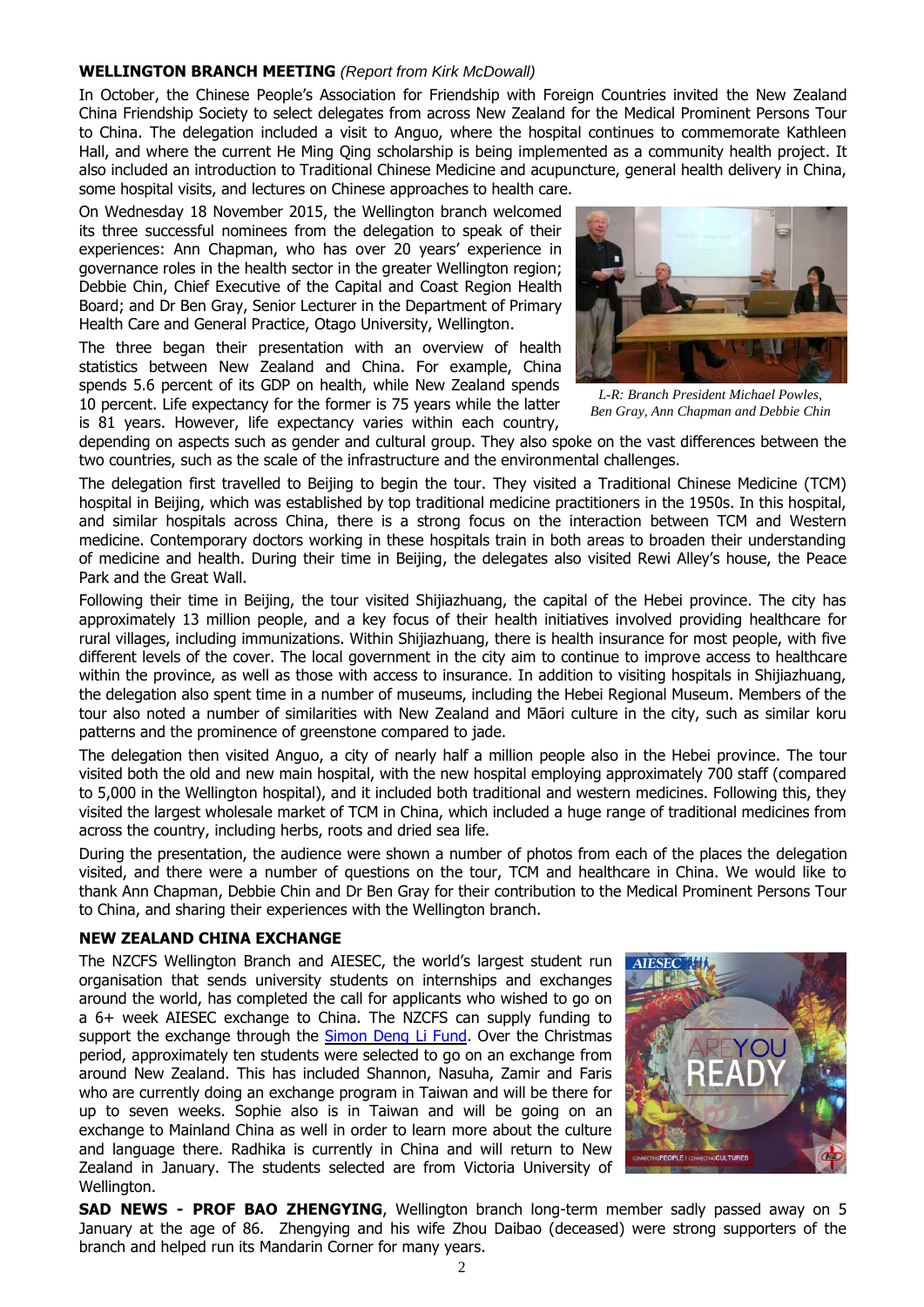#### **CHINESE SCHOLARS' STUDIO PROJECT PROPOSED BY VICTORIA UNIVERSITY**

NZCFS is one of the partners supporting Victoria University to create a Chinese Scholar's Studio in Wellington. Wellington branch has been granted funding from the [NZCFS Simon Deng Li Fund](http://nzchinasociety.org.nz/simon-deng-li-fund/) for the project, and will add a contribution from its own reserves.



*An example of a traditional Chinese scholar' studio*

The studio would provide an exciting opportunity to showcase unique Chinese New Zealand initiatives with the wider community. The publicly-accessible studio space would reflect the special New Zealand context of our Chinese heritage, featuring traditional Chinese furniture, musical instruments and scholarly material, including New Zealand's only original restored Chinese printing type collection. The studio would provide a focus in Wellington for Chinese related programmes and for scholars interested in Chinese research and study as well as a space for community and school outreach work. The work of the NZCFS could be promoted through the studio and members would be encouraged to use the space.

The studio will provide a home for the restoration and conservation of New Zealand's only surviving original Chinese printing type

collection, which would be used again for new Chinese language printed publications. The collection was used by the NZ Chinese Commercial Growers Press to print its monthly newsletters and was recently rediscovered in a farmer's field in Pukekohe. The collection holds significant cultural history for the Chinese community and Victoria University is seeking to conserve it and repatriate it to Wellington. The studio would also have an important link to other Chinese cultural heritage in Wellington such as the Chinese Garden that is being proposed and the Chinese historic district on Haining and Frederick Streets.

The location for the studio will be at Victoria's Kelburn campus, in a central publicly accessible space in the main Library building.

For more details on the project please see *[Chinese Printing and Scholars Studio](http://nzchinasociety.org.nz/wp-content/uploads/2016/01/Chinese-printing-and-scholars-studio.pdf)* 

#### **VICTORIA UNIVERSITY'S CONFUCIUS INSTITUTE RECOGNISED AS ONE OF THE BEST IN THE WORLD - 6 December 2015 fro[m http://www.victoria.ac.nz/ci/news-and-events/news#a317302](http://www.victoria.ac.nz/ci/news-and-events/news#a317302)**



Chinese Vice Premier Madame Liu Yandong has awarded the Confucius Institute at Victoria University of Wellington (CI VUW) the accolade of 'Outstanding Confucius Institute' of 2015. The award is in recognition of the impact made by the Confucius Institute on Chinese language teaching and cultural programmes in New Zealand.

The award ceremony took place at the annual global conference of Confucius Institutes in Shanghai on 6 - 7 December, hosted by

the Education Commission of the Shanghai Municipal Government, one of the largest education administrations in China. The global conference was attended by some 2400 representatives of Confucius Institutes around the world and their international university partners. CI VUW was represented by the Chair of the Advisory Board Tony Browne, Director Wen Powles and Deputy Director Yang Xiaoqing.



CI VUW joined 19 other Confucius Institutes recognised this year as the outstanding performers out of the 500 Confucius Institutes located in 134 countries. These 500 Confucius Institutes together delivered Chinese classes to some 2 million students. Our Confucius Institute has provided support to the Chinese classes of 90 schools in New Zealand, including te kura kaupapa in the Bay of Plenty, reaching over 12,300 primary, intermediate, high school and tertiary students in total.

This year the Confucius Institute at Victoria University of Wellington will be receiving 48 Mandarin Language Assistants from China. They have been selected by the CI from 16 universities, including those in Xiamen, Beijing, Shanghai, Guangzhou, Tianjin, Nanjing, Chongqing and Wuhan. The MLAs will be posted to 112 schools located in the lower North Island, from the Wellington region to the Bay of Plenty. CI VUW Director Wen Powles said that CI VUW, as well as the CIs in the universities of Auckland and Canterbury, have been the major influence in expanding the teaching of Chinese to primary and secondary school students in New Zealand. The support of the New Zealand China Friendship Society for the MLA programme is much appreciated and Ms Powles hoped that the various branches of the NZCFS would continue to offer friendship and hospitality to the MLAs after their arrival at schools and homestays in late February. The MLAs will stay in New Zealand until the end of the year.

For more information on the work of the Confucius Institute at Victoria University, please see their Annual Report: <http://www.victoria.ac.nz/ci/news-and-events/news#a317585>